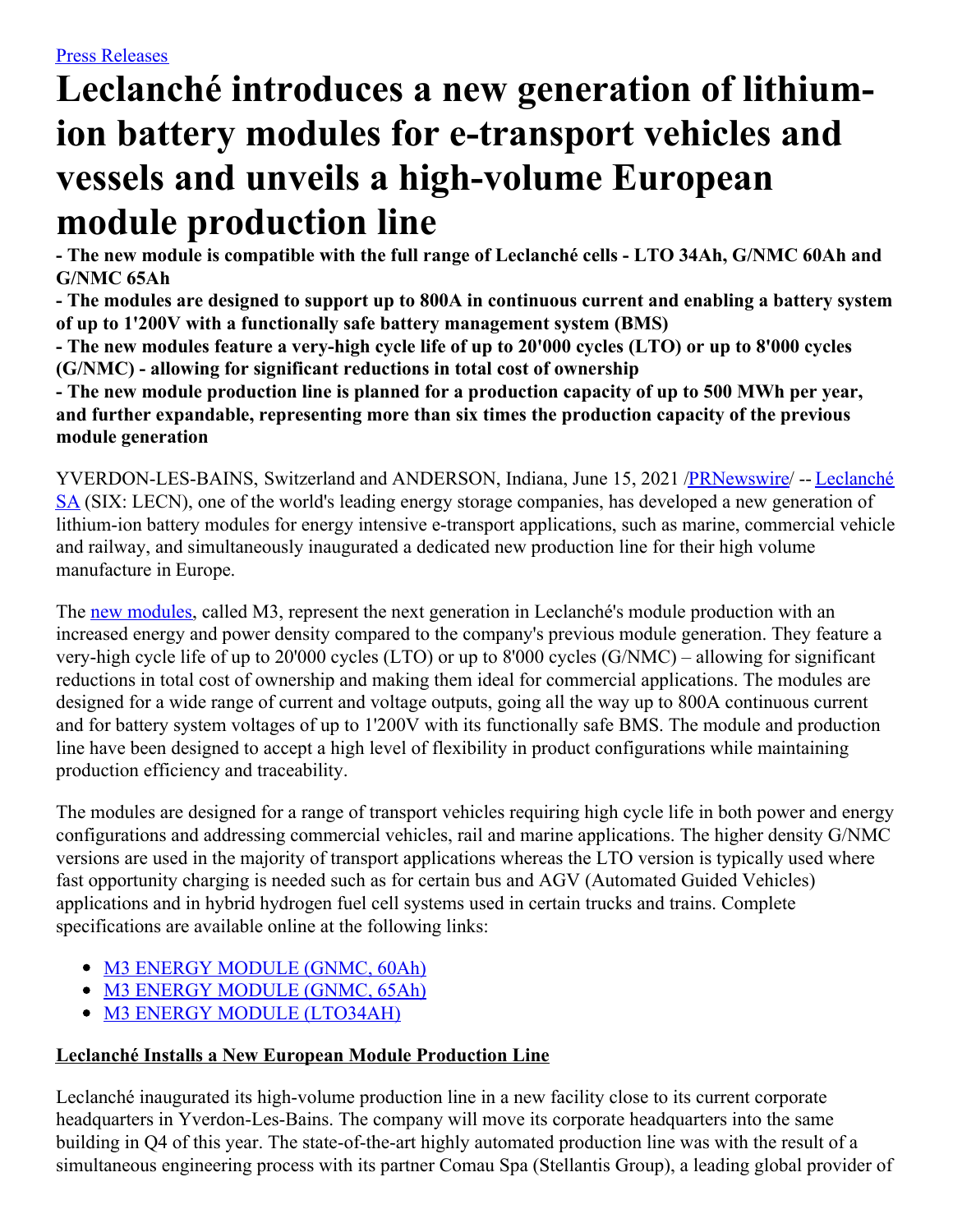industrial automation and robotic systems, based in Turin, Italy.

The line includes the latest technologies in terms of quality and process control setting the foundation for the transition towards Industry 4.0 principles. It will allow Leclanché to produce up to six times its current capacity reaching an output of more than 60'000 modules per year when in full operation. The line is designed to further expand its capacity as the business grows. This positions the company amongst the first major manufacturer to produce both cells and modules at scale in Europe.

*"Today's twin milestone is the result of long-term planning, research and development and significant investments enabled by our employees, business partners and stakeholders,"* **said Anil Srivastava, CEO, Leclanché.** *"We are especially grateful to our clients and business partners who have collaborated with us* and pushed us to innovate and deliver this next generation of battery technology which will contribute to the *transformation of transportation and energy ef iciency, driving the reduction in greenhouse gas emissions."*

## **M3 Modules: Safety and Efficiency are Key Design Elements**

Each M3 module is fitted with a functionally safe slave battery management system unit which communicates with a functionally safe master battery management system unit. The BMS provides several advanced energy-saving and safety features:

- It is designed to meet both ASILC and SIL 2 requirements.
- The slave measures cell voltages and temperatures, and runs diagnostics such as open wire detection, reverse polarity protection and self-checks.
- A dual-core processor offers redundancy, and the functionally safe operating system provides reliability by providing built-in memory protection and task management.
- Power management integrated circuits offer stable power.
- Low power consumption during operation and further reduced during sleep mode; and
- Temperature sensors are fitted on alternate cells, providing fast and accurate response to individual cell temperature variations while ensuring a high level of safety and precise monitoring of temperature distribution for an optimisation of the module lifespan.

The M3 modules are designed to be fully compliant with the relevant transport certification standards for battery modules (selected configurations). For more information, visit [https://www.leclanche.com/our](https://c212.net/c/link/?t=0&l=en&o=3195803-1&h=446638173&u=https%3A%2F%2Fwww.leclanche.com%2Four-technologies%2Fmodules%2F&a=https%3A%2F%2Fwww.leclanche.com%2Four-technologies%2Fmodules%2F)technologies/modules/ or contact Leclanché at [info@leclanche.com](mailto:info@leclanche.com).

# **About Leclanché**

Headquartered in Switzerland, Leclanché SA is a leading provider of high-quality energy storage solutions designed to accelerate our progress towards a clean energy future. Leclanché's history and heritage is rooted in over 100 years of battery and energy storage innovation and the Company is a trusted provider of energy storage solutions globally. This coupled with the Company's culture of German engineering and Swiss precision and quality, continues to make Leclanché the partner of choice for both disruptors, established companies and governments who are pioneering positive changes in how energy is produced, distributed and consumed around the world. The energy transition is being driven primarily by changes in the management of our electricity networks and the electrification of transport, and these two end markets form the backbone of our strategy and business model. Leclanché is at the heart of the convergence of the electrification of transport and the changes in the distribution network. Leclanché is the only listed pure play energy storage company in the world, organised along three business units: stationary storage solutions, e-Transport solutions and specialty batteries systems. Leclanché is listed on the Swiss Stock Exchange (SIX: LECN).

SIX Swiss Exchange: ticker symbol LECN | ISIN CH 011 030 311 9